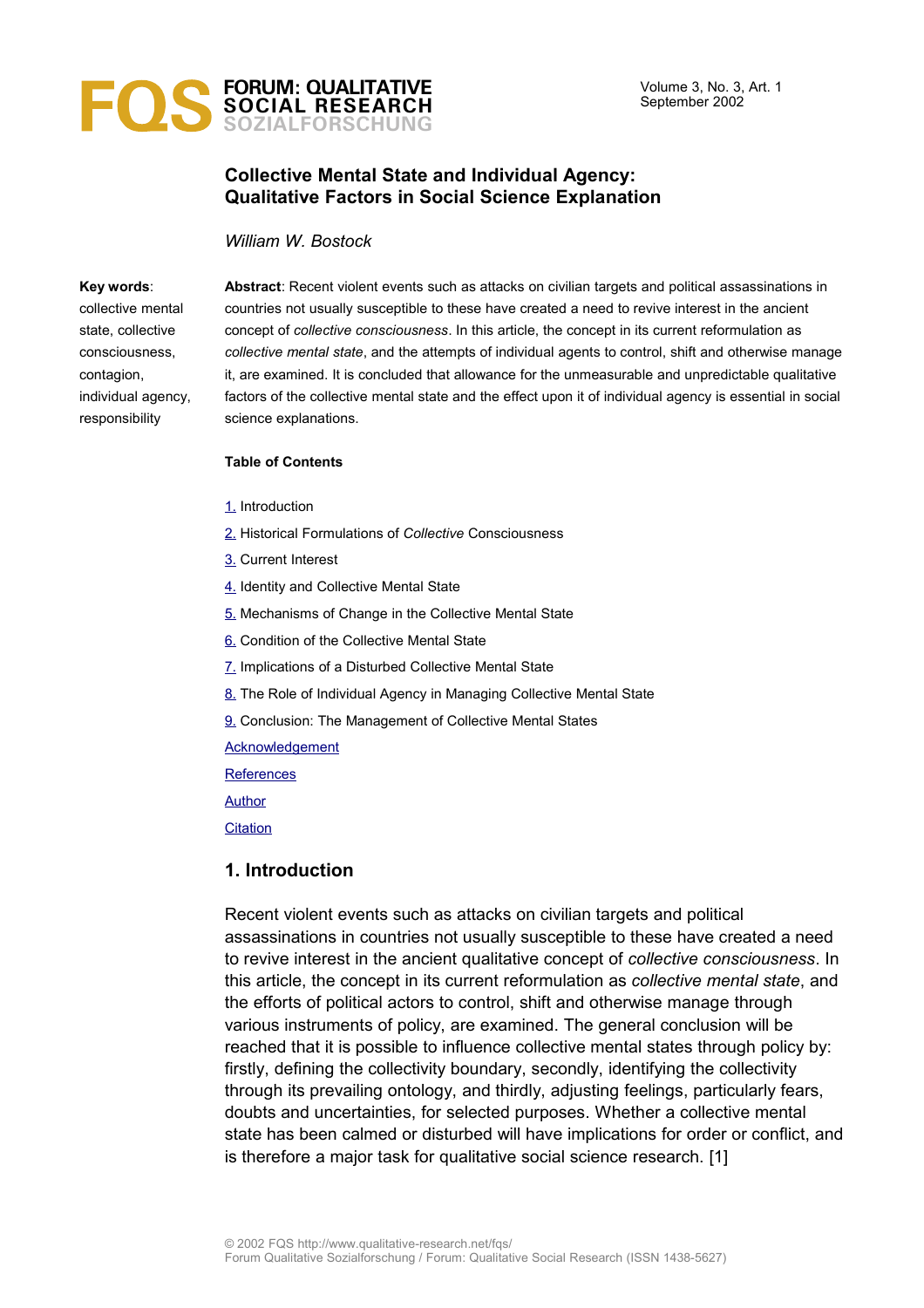# <span id="page-1-1"></span>**2. Historical Formulations of** *Collective* **Consciousness**

The idea of analogy or even identity between individual mental state and collective mental state is very ancient. Thucydides in his account of the Peloponnesian Wars made a generalised state of fear among the Spartans a central component of his explanation of war (HOWARD, 1983). In more recent times, MARX proposed the concept of *class-consciousness* and Marxists have developed the concept of *false consciousness* (ROBERTSON, 1993, pp.69-71). [2]

The concept of *collective behaviour* was proposed by Le BON who theorised that in a crowd, the individual's psychology is subordinated to a *collective mentality* which radically transforms individual behaviour (ABERCOMBIE, HILL & TURNER, 1984, p.42). [3]

DURKHEIM (1964, p.103n) described the concept of *collective consciousness* as "it is something special and it must be designated by a special term, simply because the states which constitute it differ specifically from those which constitute the individual consciousnesses". [4]

JUNG also had a similar concept of *collective unconscious*, and both DURKHEIM and JUNG had in common the idea of collective representations or archetypes, which were typically expressed through religion (GREENWOOD, 1990, p.1). [5]

The concept later fell into neglect, possibly because *collective consciousness* seemed to mean *group mind*, or the idea of a hypothetical collective transcendent consciousness or spirit which was assumed to characterise a group or community (REBER, 1995, p.323). The obvious methodological problem of how such an entity could be tested empirically has been such as to place it outside modern social science discussion, which is predominantly quantitative, and has led one observer to comment that "there has been practically no research directly assessing the reality of collective consciousness" (VARVOGLIS, 1997, p.1). [6]

# <span id="page-1-0"></span>**3. Current Interest**

A survey of current social science literature finds reference to *collective dignity* (SMITH, 1991, p.163), *collective fear* (LAKE & ROTHCHILD, 1996), *collective memory* (TAKEI, 1998), and *collective consciousness* (MUNAYYER, 1999). Other disciplines reveal a longer but also intermittent interest. *Collective anxiety neurosis* was hypothesised by the psychiatrist KIEV (1973), *collective habituation to genocide* was discussed by the psychoanalyst SHATAN (1976, p.122), and *collective trauma* from the perspective of health care by MYERS (1999). *Collective responsibility* (HARFF, 1995) has also been discussed as an issue of moral philosophy. Language is a collective phenomenon—"Language expresses the collective experience of a group" (HERDER in SMITH, 1981, p.45)—and is a *collective right* (KYMLICKA, 1995) or *droit collectif* (BRETON, 1997, p.47). Economists in their study of consumer behaviour have identified a state of *collective depression* (TIKKUN, 1997, p.3). *Psycho-politics* and *psychohistory* are also important approaches to collective mental state, in particular the importance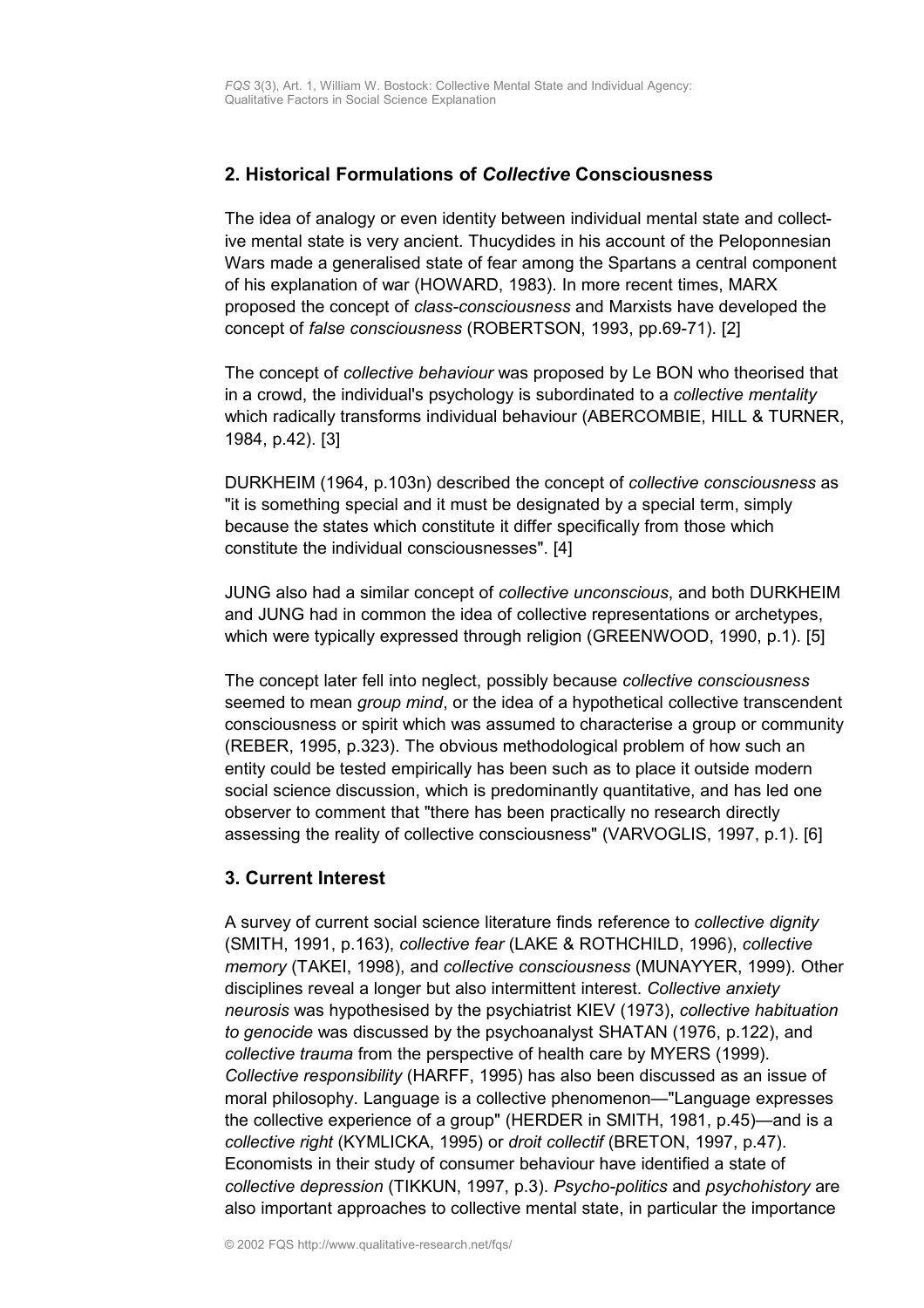of trauma during childhood (SCHARF, 2000). Organisational theorists have considered *collective organisational anxiety* as an important factor in their subject of interest which is a *collective mental model* (VOYER, GOULD & FORD, 1996). All of these conditions can be grouped under the general category of *collective mental state*. [7]

# <span id="page-2-1"></span>**4. Identity and Collective Mental State**

In individuals a strong and unified sense of identity is seen by psychology as an important part of mental health. Identity can be defined as "... a person's essential, continuous self, the internal subjective concept of oneself as an individual" (REBER, 1995, p.355), though of course there are extensive discussions on identity and similar concepts in psychology and creative works of literature, film and music that are not mentioned here. [8]

Many political scientists, sociologists and others have studied *national identity*. Looking at the impact of national identity on the individual, SMITH saw it as having three functions: firstly, providing a satisfying answer to the fear of oblivion through the identification with a nation, secondly, offering personal renewal and dignity by becoming part of a political "super-family" and third by enabling the realisation of feelings of fraternity, especially through the use of symbols and ceremonies (SMITH, 1991, pp.160-161). In this view, identification is a powerful two-way link between individual and collectivity, and it can be said that a collectivity can have a strong or weak sense of identity. Where the sense of identity is weak or divided, this will have an effect on the collective mental state. [9]

# <span id="page-2-0"></span>**5. Mechanisms of Change in the Collective Mental State**

DURKHEIM described the mechanism by which collective consciousness came about as reciprocity: "... men in union can mutually transform one another by their reciprocal influence" (DURKHEIM, 1970, p.124). DURKHEIM saw the process as one of representations being passed by contagion. [10]

More recently KIEV continued with this theme when he saw *collective anxiety neurosis* spread by contagion, analogous to an infectious disease (KIEV, 1973, p.418). [11]

A precipitant of change in collective mental state is that which results from collective trauma, which works by changing the existing ties between survivors (MYERS, 1999, p.2). Among individuals, it has been recognised that stress can be a cause of or trigger for schizophrenia (MENTAL HEALTH RESEARCH INSTITUTE, 1999, p.2), so that when stress is widespread throughout a community, a significant change in the collective mental state could be predicted, a point confirmed by CAWTE (1973). At the collective level, it is well known that major traumatic events or continuing conditions of extreme stress such as in ghettos do produce a heightened incidence of suicide and other indicators of mental illness, (though suicide not necessarily the result of these conditions). An important mechanism is the feedback loop. In their study of an industrial plant,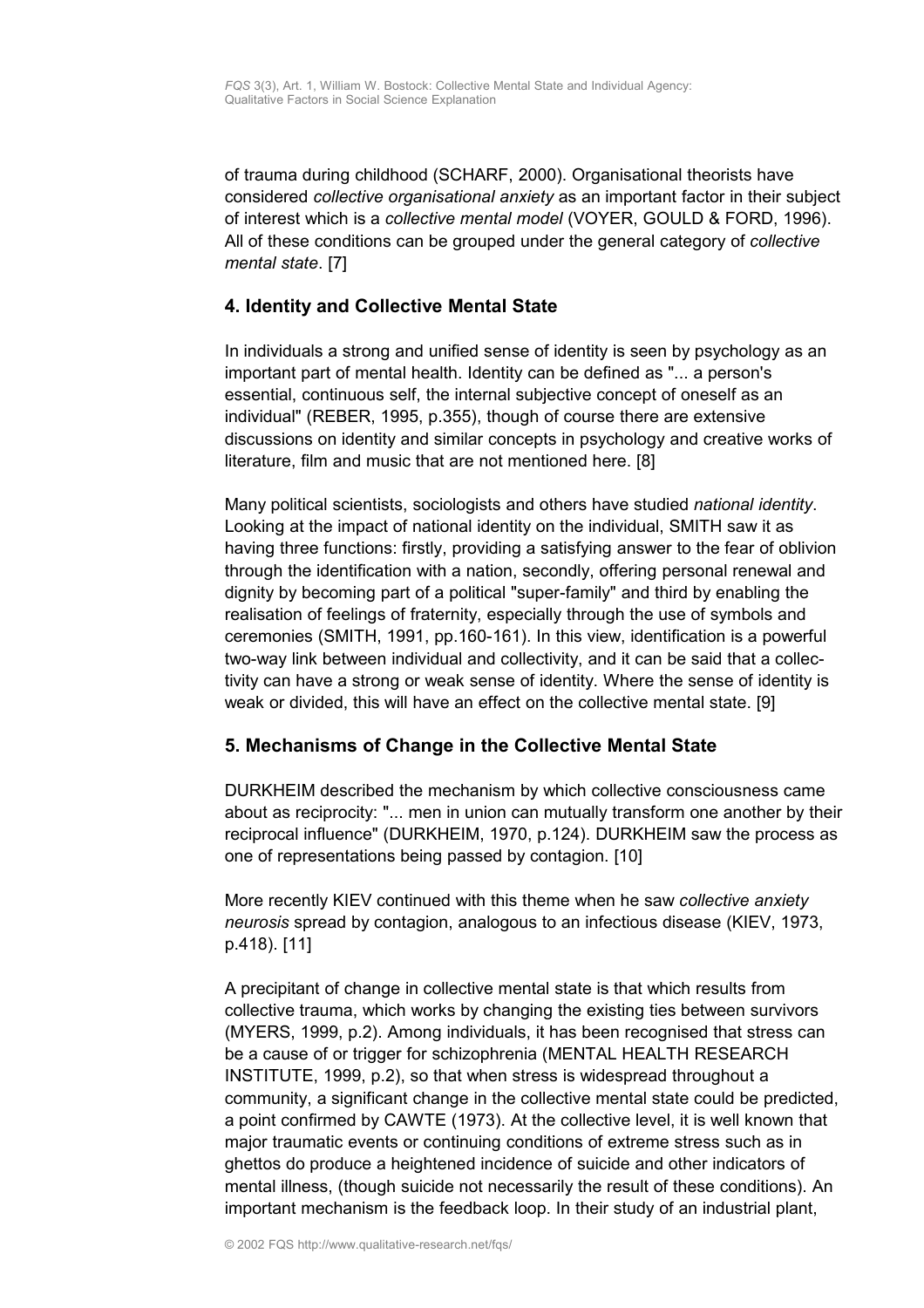VOYER, GOULD and FORD (1999) found that many efforts to reduce organisational anxiety were counterproductive because of the presence of reinforcing feedback loops between the various elements of collectively held attitude and perception. There were also balancing feedback loops which can have the effect of reducing anxiety and helped the organisation towards achieving equilibrium, that is, its position before a stressful event. The collective mental state of anxiety is therefore increased or decreased through the mechanism of feedback. VOYER, GOULD and FORD (1999, p.3) referred to a Dutch study which showed that in one organisation, the leader's role was in fact the only feedback loop keeping an organisation in equilibrium. This is an early confirmation of the idea that leaders or rulers have an important part to play in the dynamics of the collective mental state, and therefore, qualitative research is necessary to understand this unmeasurable and unpredictable factor. [12]

The common element in the various mechanisms of change in the collective mental state—reciprocity, contagion or feedback loop—is communication, and for this reason, it is possible to believe that language plays an important role in bringing about changes in this state. [13]

# <span id="page-3-0"></span>**6. Condition of the Collective Mental State**

Is it possible to accept the concept of a condition of a *collective mental state*, including the possibility of *collective mental illness*? CAWTE considers this problem and concludes that while it is not unthinkable to describe a culture as abnormal or maladapted in a particular diagnostic sense, the risk of cultural bias is such that it is preferable not to refer to a dominant mode of mental abnormality but simple to refer to a society as having "a high proportion of members disordered in various ways" (CAWTE, 1973, p.365). [14]

The organisational theorist ETZIONI recognised society as an *emergent*, or new order of unit greater than its component parts (ETZIONI, 1968, pp.45-47), and accepted the concept of a *societal consciousness* which is "self-reviewing and self-correcting" but felt it necessary to stop short of a "group mind" because of its metaphysical assumption about the latter being able to "hover above" and forcibly control individual minds (ETZIONI, 1968, pp.225-228). [15]

This contrasts with DURKHEIM'S view that *collective consciousness* is a "social fact" or something more than its constituents, and that it must be evaluated in terms of what is normal for that particular type of society, where deviations from this relative state of normality are defined as *crime* (DURKHEIM, 1964, p.70). [16]

The philosopher and historian BORKENAU went further, using the term *collective madness* (BORKENAU, 1981, p.82) to describe a situation of generalised *paranoia* where there is a "... universal, self-destructive persecutory mania separating man from man" (BORKENAU, 1981, p.77). [17]

Writing on the subject of the disintegration of the former Yugoslavia, the novelist Danilo KIS identified nationalism as a state of collective and individual paranoia,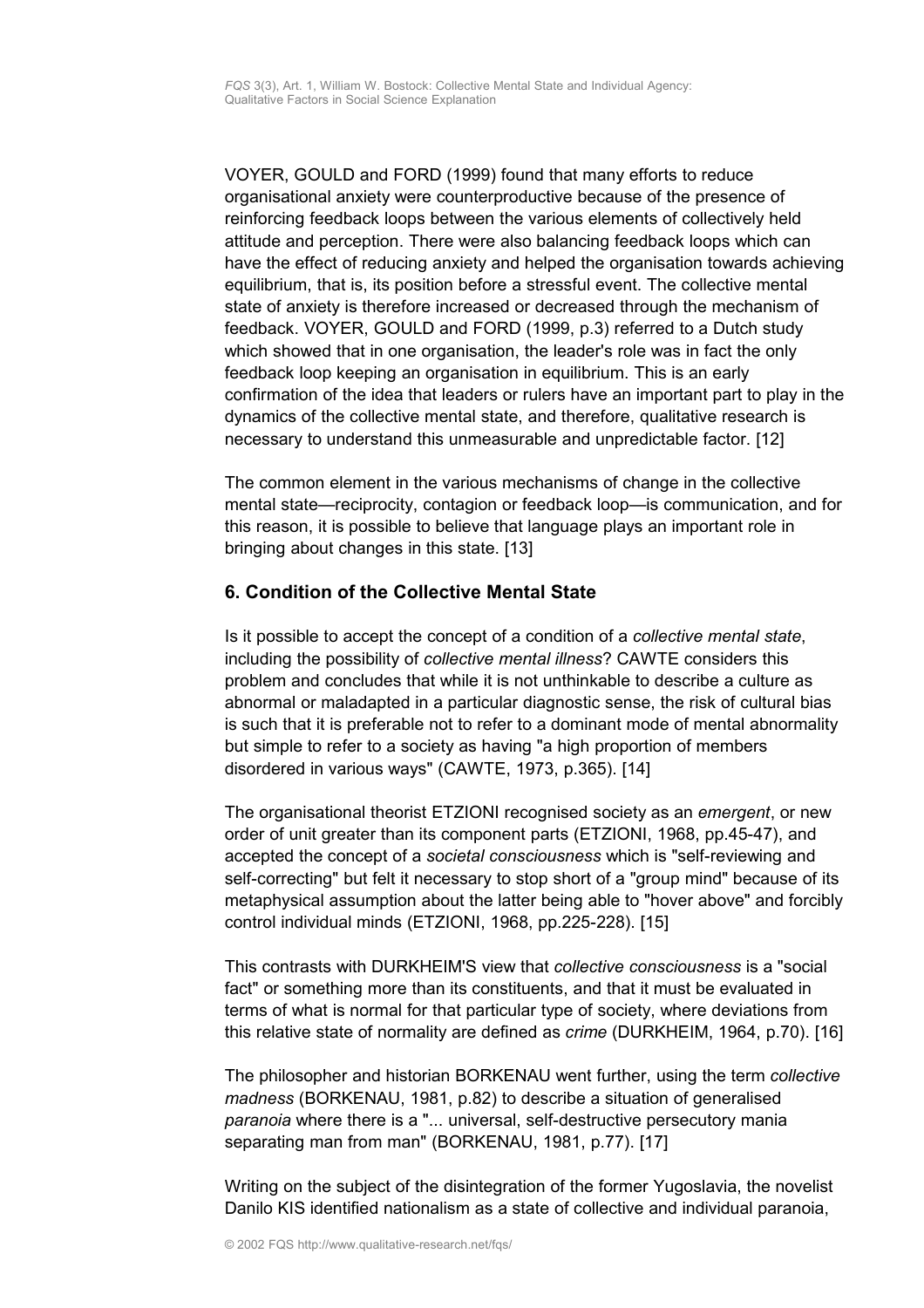where *collective paranoia* is a combination of many individual paranoias brought to paroxysm in a group whose goal is "... to solve problems of monumental importance: a survival and prestige of that group's nation" (KIS, 1996, p.1). [18]

As well as the risk of cultural and metaphysical bias, there is also the implication that if one uses clinical terms for which there might be a specific diagnostic test, then one is making a collective diagnosis which can then only be metaphorical. The fact that the aetiology of many mental illnesses remains unknown is an additional reason to eschew medical terminology when considering collective mental states because a collective mental state can only be a metaphor for the mental state of an individual. While remaining within the constraint of a nonclinical terminology, it is possible to develop a repertoire of ordinary (nontechnical) language descriptors for a collective mental state. In addition to those already proposed (fear, anxiety, memory, consciousness, habituation to genocide, trauma, grief, guilt, retribution, paranoia and madness), one could propose a simple five polarity schema of:

- 1. security or insecurity (drawing on LAKE and ROTHCHILD'S *collective fear of the future* (1996, p.43),
- 2. elation or depression, that is, an expanding or contracting sense of the future state of key values (with reference to the *pervasive melancholy* referred to by SHATAN (1976, p.113),
- 3. realism or delusion, noting that although delusion is a symptom of schizophrenia when found in individuals (MENTAL HEALTH RESEARCH INSTITUTE, 1999), that does not exclude it from being held by a group or community,
- 4. inclusion within or exclusion from the collectivity, or what has been called a greater or lesser degree of *accommodation* (SAFRAN,1994),
- 5. non-habituation to violence or habituation to violence, noting SHATAN'S *collective habituation to genocide* (SHATAN, 1973). [19]

Thus without using clinical terminology it is possible to describe in ordinary language the collective mental state of a community both relative to other communities and also in terms of changes to itself at an earlier time, and that condition could be summarised as either *adjusted to its circumstances or disturbed*. [20]

# <span id="page-4-0"></span>**7. Implications of a Disturbed Collective Mental State**

The condition of the collective mental state can be hypothesised as having an essential role in the great questions of human society: order or conflict. The precise nature of the link between mental state and behaviour is an age-old philosophical as well as moral and psychological question, that of *responsibility*, which is likely to remain unresolved. Another way of looking at the same question is to say that antisocial behaviour may be malevolence and not necessarily illness: "... harm to society ... should not be part of the definition of mental illness, because to include it would open the door to saying that, for example, all rapists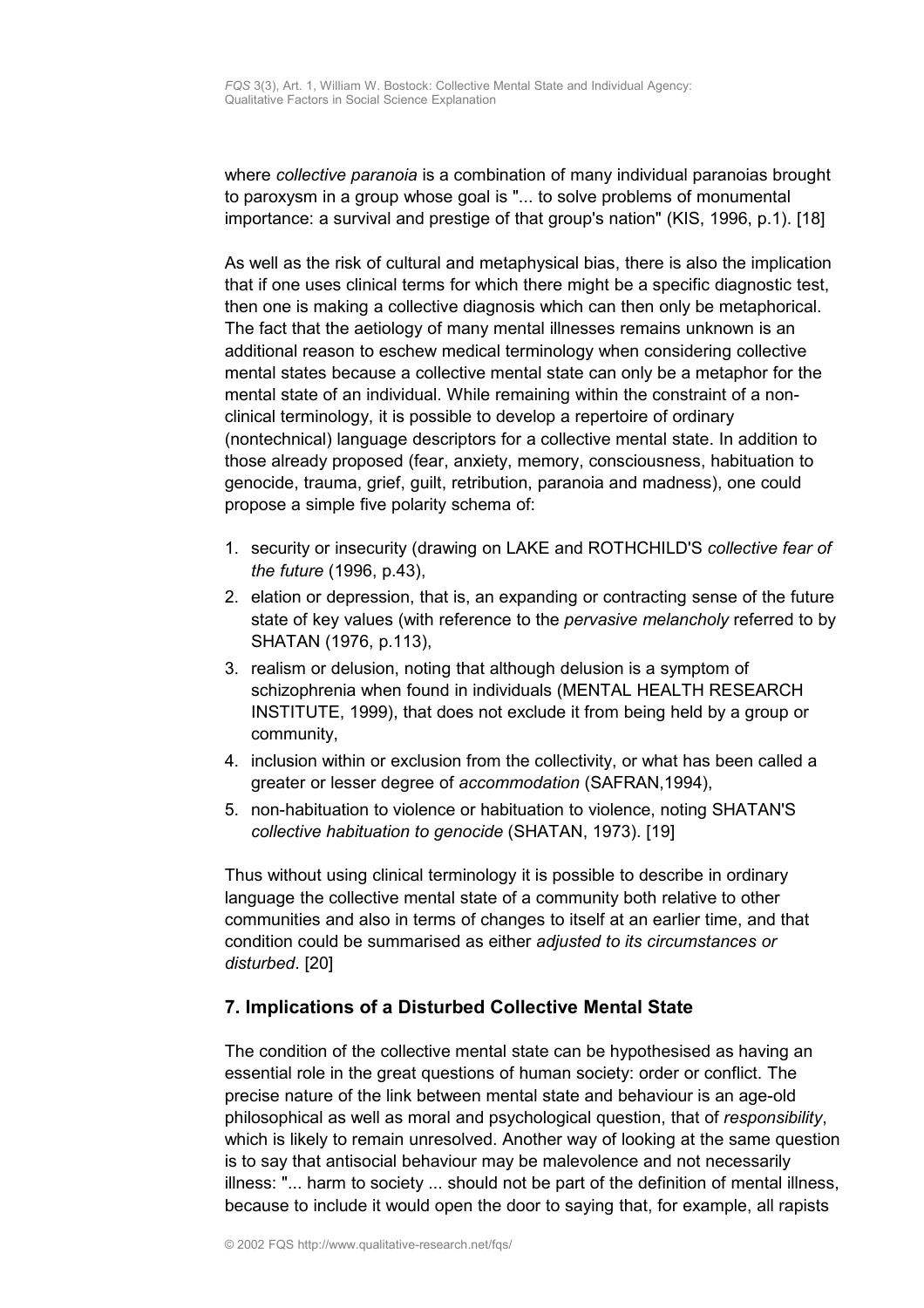and all those who oppose society's aims are mentally ill" (COLLIER, LONGMORE & HARVEY, 1991, p.314). [21]

However, it is obvious that large-scale violence does need large numbers of willing participants and therefore similarity of motivation, ontology, information supply and interpretation must be assumed. [22]

Psychologists and others have long been concerned to explain aggression or the unprovoked act of attack, hostility, exclusion or mental or physical violence, and many theories have been put forward. Firstly there is the instinct theory of aggression, represented among many others by FREUD who recognised a destructively powerful death instinct, and also by LORENZ (1966) in whose view aggression was a survival-enhancing instinct which is present in human beings as well as other animals, and which can be collective as well as individual. A second view is that aggression is a learned response, rationally chosen and dispassionately employed in the furtherance of selected goals by children, adolescents, adults, and groups such as politicians and the military (GURR, 1970, p.32). The third approach is the "frustration-aggression theory" first proposed by DOLLARD (1939). Here aggression is seen as a response to frustration caused by interference in the pursuit of goals or any other disturbance to the collective mental state. The aggressive response to frustration is seen as a biologically inherent tendency in humans and other animals, and is not necessarily incompatible with the other two approaches, and in fact none of the three approaches is exclusive. [23]

Of the three approaches, the latter seems to be the most widely accepted. For example, GURR takes the view that "the primary source of human capacity for violence appears to be the frustration-aggression mechanism" (1970, p.36), but he goes on to include among the sources of frustration the sense of relative deprivation, which can be infinitely diverse in origin, nature and response. Where a large number of people collectively show aggression, one can say that it is a product of the collective mental state. Such a state can be engineered by the controlled supply of information and interpretation, which is used to generate collective anxiety. LAKE and ROTHCHILD expanded on this theme when they wrote

"As groups begin to fear for their safety, dangerous and difficult-to-resolve strategic dilemmas arise that contain within them the potential for tremendous violence ... Ethnic activists and political entrepreneurs, operating within groups, build upon these fears of insecurity and polarise society" (LAKE & ROTHCHILD, 1996, p.41). [24]

BORKENAU relates the mental state to the effect of severe changes to the social and political milieux

"Once the carapace of custom is disrupted, the process acquires the characteristics of a chain reaction. Every rift opened by the devaluation of rules widens automatically and produces new rifts in other places ... conduct becomes more and more irrational, the area of moral uncertainty is constantly widening, until the typical situation of the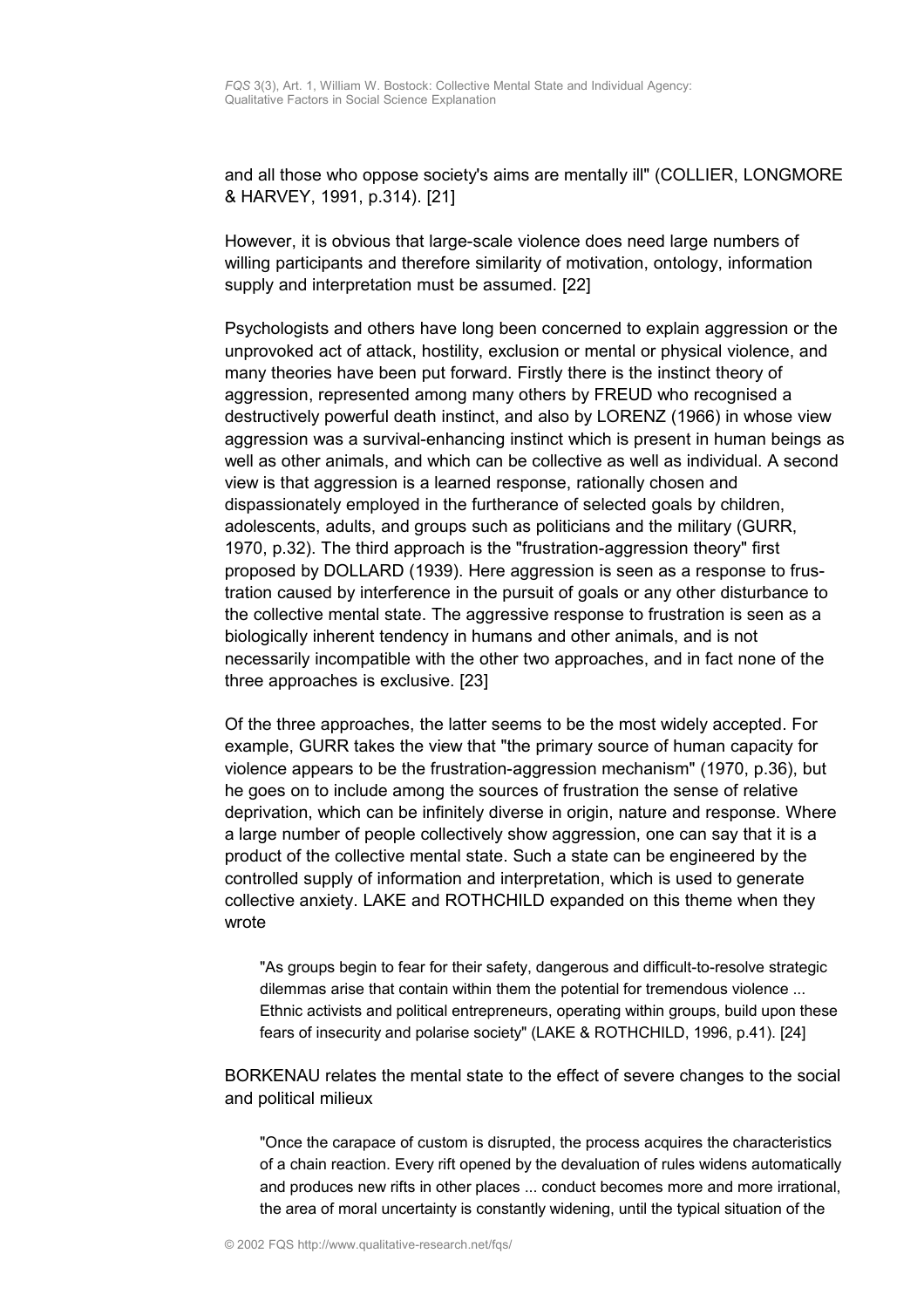'dark ages,' a situation of total insecurity and universal crime, is reached" (BORKENAU, 1981, p.385). [25]

In the light of this discussion, it is possible to hypothesise that the impulse to aggressive behaviours, and therefore social disorder, is a product of a disturbed collective mental state. [26]

### <span id="page-6-0"></span>**8. The Role of Individual Agency in Managing Collective Mental State**

An *agent* is a person or thing, which produces effect, and many individual agents and small groups of individual agents have throughout history affected collective mental states. While this is stock in trade for historians, it has been problematic for the social sciences, because a science should have predictive capability. The answer is likely to be a qualitative approach such as that typically used by the members of the Psycho-politics Research Committee of the International Political Science Association (PSYCHO-POLITICS, 2002), or psychohistorians (SCHARF, 2000). [27]

Several examples will make this clearer. The first concerns how a performing artist of African-American background could use her international standing and acclaim to reduce the burden of racist legislation and custom present in the United States at that time (with some remnants still in existence today) not only against herself but against all people. That person, Josephine Baker (1906-1975), experienced institutionalised discrimination not only in her childhood in Missouri while growing up, but even on a ship taking her to Paris in 1925. In France she found artistic freedom but also an unwritten rule of exclusion in a prospective marital relationship. During World War 2, Josephine Baker became an officer of the Resistance and a friend of General de Gaulle. She had refused to perform before segregated audiences, and on return to USA after World War 2, she became politically active and worked with the National Association for the Advancement of Colored People (NAACP) and was consequently labelled a communist and suffered renewed discrimination. However, her growing friendship with the Kennedys, John and Robert, enabled her to make a major input into achieving the rolling back of racist legislation in the United States and a major readjustment of ethno-racial boundaries (BLACK HISTORY, 2002). [28]

A second example is provided by South Africa. Writing of the Apartheid policy (1948-1994), one observer wrote that as "... an exercise in ambitious and brutal social engineering, it had few parallels in human history" (MCLEAN, 1999, p.12). [29]

It is possible to interpret South African policy under minority rule as an attempt to influence collective mental state by division into a multiplicity of separate collective mental states, with an overall aim of securing and enhancing the future of one group at the expense of the others, to a major or minor degree. For blacks it sought through the "mother tongue education" and the non-offering of English, to create a collective mental state of insecurity, depression, dampened sense of realism, exclusion and habituation to violence. For South Africans of British background it aimed to create some feelings of insecurity, depression, and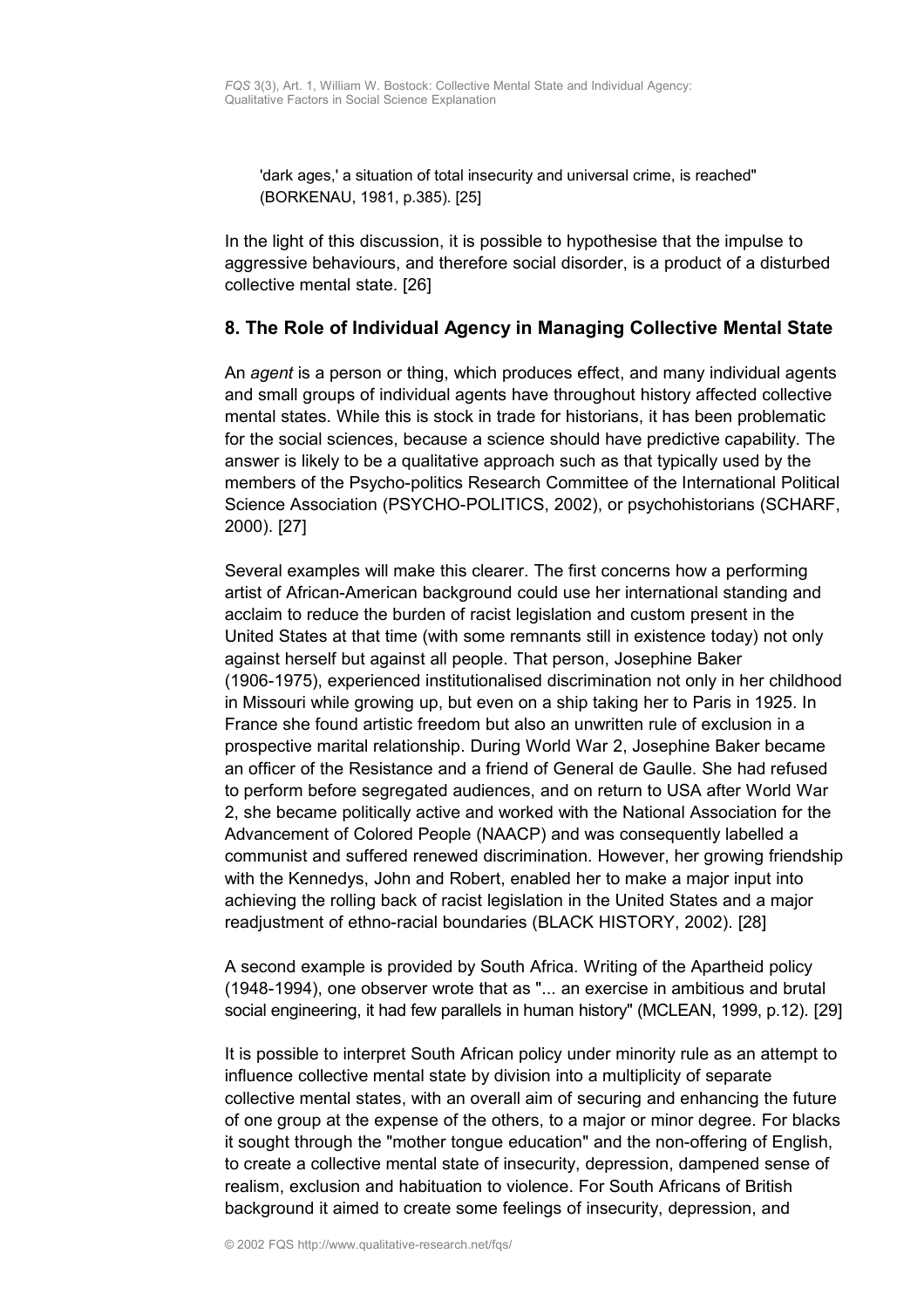through the hint of the likelihood of violence it offered the possibility of inclusion in the Afrikaner collectivity as a shelter. Among Afrikaners, it sought to create a mental state of a secure future, and a mood of elation through the delusion of a God-given destiny based on an unrealistic belief in the sustainable viability of a policy of exclusion of Africans, underlain with a habituation to a putative everpresent threat of violence. [30]

An explanation of the highly complex political process that has been called "surrender without defeat" must include the significant role of three individuals: de Klerk, Mandela and Tutu. De Klerk's role, after what has been described as his "remarkable change of heart" (LAKE & ROTHCHILD, 1996, p.66), was one of bringing to the Afrikaner mental state some acceptance of the reality of an untenable situation, though he was not entirely successful in this. It is reported that in a meeting one of his ministers angrily hurled at him the words "What have you done?! You have given South Africa away!!" (GILIOMEE, 1997, p.140) [31]

Mandela's contribution was to see the new South Africa as a larger collectivity through the inclusion of all groups in the new collective mental state where there would be a place and a role for even his former persecutors. It has been said of leadership that "... the fundamental process is a more elusive one; it is, in large part, *to make conscious what lies unconscious among followers*" (BURNS, 1978, p.40). [32]

The third significant individual was Archbishop Tutu whose promotion of *ubuntu*, a traditional African communal practice of common humanity (JAFFREY, 1998), as embodied in the proposed and now realised Truth and Reconciliation Commission, provided a mechanism for the grief work necessary before the possibility of inclusion in the new collective mental state. [33]

To take a third and final example, one could consider the reunification of Germany. The aftermath of Hitler's war was a divided Germany, symbolised by a wall in Berlin. In January 1989 the East German leader Honecker stated that the Wall will "... still be there 50, 100 years from now." Yet on November the 8th of the same year it was breached by between 50 and 70 thousand people on foot who met no attempt to stop them by military or police. Three weeks later West German Chancellor Kohl presented a Ten Point Plan to create a confederation of both German states and on March 15, 1991 a Two Plus Four Treaty came into being, creating a unified German state with unrestricted sovereignty. [34]

The precise causality of this event may never be fully known, but the role of Kohl was undoubtedly crucial. This was achieved by a skilful exploitation of the ideological ambivalence of the Soviet leader and the staunch anticommunism of the three major Western leaders. We now know from several observers that Kohl's 10 point plan initially angered Gorbachev and was deeply opposed by the three main Western leaders: Mitterrand, who perceived it as a "surprise attack", Thatcher, who was aggravated and stated bluntly that German unification was "not on the agenda", and Bush, who was taken completely by surprise but then decided to back it while pretending to have prior knowledge, which he did not,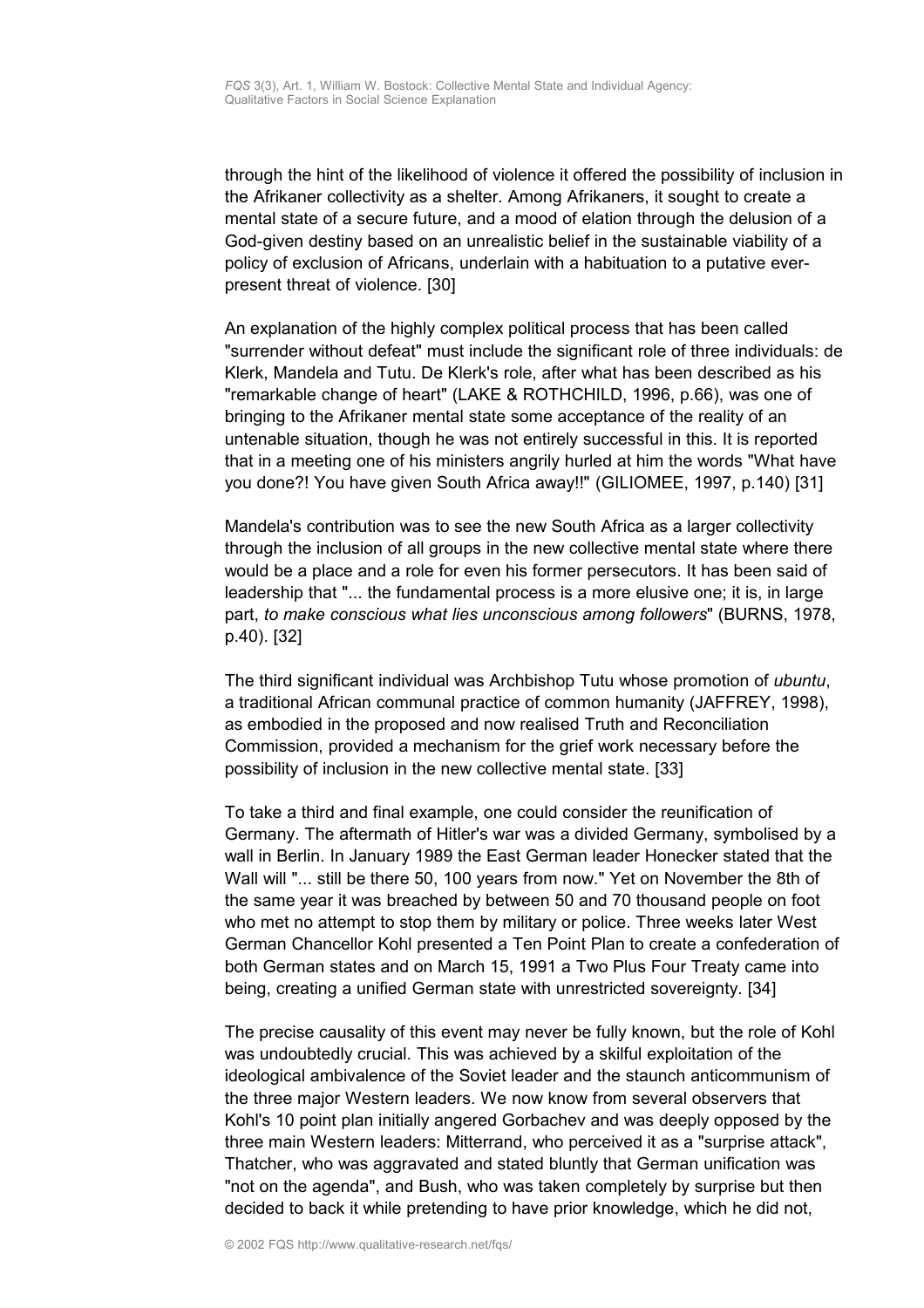according to observers present during the process (ELBE & KIESSLER, 1996, pp.48-54). But the USSR was gravely weakened by its costly and unsuccessful engagement in Afghanistan and the appeal of market-driven economics which lay at the basis of liberalisation throughout the Eastern bloc including the GDR. [35]

Justification by the GDR regime of the Tianamen massacre in China further heightened the hostility of the population. In 1990 a conference of NATO and Warsaw Pact states reached agreement that discussion between the two Germanys and the four Occupying Powers (Britain, France, USA and USSR) should commence on the subject of German unification. The main points of contention were membership of NATO by reunified Germany, the presence of foreign troops on German soil, and the border with Poland. In late 1990 the United States ratified the Treaty, followed by Britain, and in 1991 by France and then the Soviet Union. The Italian newspaper Corriere della Sera wrote "... the balance needs to be freshly adjusted, not only in Europe but in the whole world" (ELBE & KIESSLER, 1996, p.204). [36]

The difficult decision to make Berlin and not Bonn the capital of reunified Germany was another example of Kohl's personal input. Opposition was strong, but in the Bundestag Chancellor Kohl emphasised the need for the inhabitants of the former GDR to have sense of belonging in the new state, that is, a sense of inclusion in the new collective consciousness, and when the final vote when taken in the Bundestag on June 20, 1991, a small majority of 337 to 320 deputies agreed to move parliament and government from Bonn to Berlin. [37]

Kohl was right to see former GDR citizens as being in need of support: his seemingly generous offer of exchange of one Deutschmark for one GDR Mark was in fact a death-sentence for GDR business whose products instantly became grossly overvalued but Kohl's realism saw that a politically and psychologically unified Germany would come at an economic cost. Kohl is a controversial figure, not only for his methods in achieving reunification, such as with the breaking of his promise to raise no further taxes, but also over the misappropriation of party funds. As a result, boundaries were redefined, a new collectivity created (or recreated), and a new collective mental state brought into existence. [38]

# <span id="page-8-0"></span>**9. Conclusion: The Management of Collective Mental States**

Thus the many and varied collective attitudes, beliefs, feelings and practices, which can be together called a collective mental state, are qualitative, nuanced, unmeasurable and unpredictable, and are therefore outside the scope of quantitative social science. This creates a weakness in much social science, because an understanding of collective mental states is at the basis of the explanation of many actions and events. Individuals and groups try, and often succeed, to control, shift or otherwise manage collective mental states by attempting to: firstly, define or redefine the collectivity, secondly, identify the collectivity through its prevailing ontology, and thirdly, manipulate feelings, particularly by reducing (or sometimes increasing) the level of fear, doubt and uncertainty. Thus individuals and groups of individuals can become a major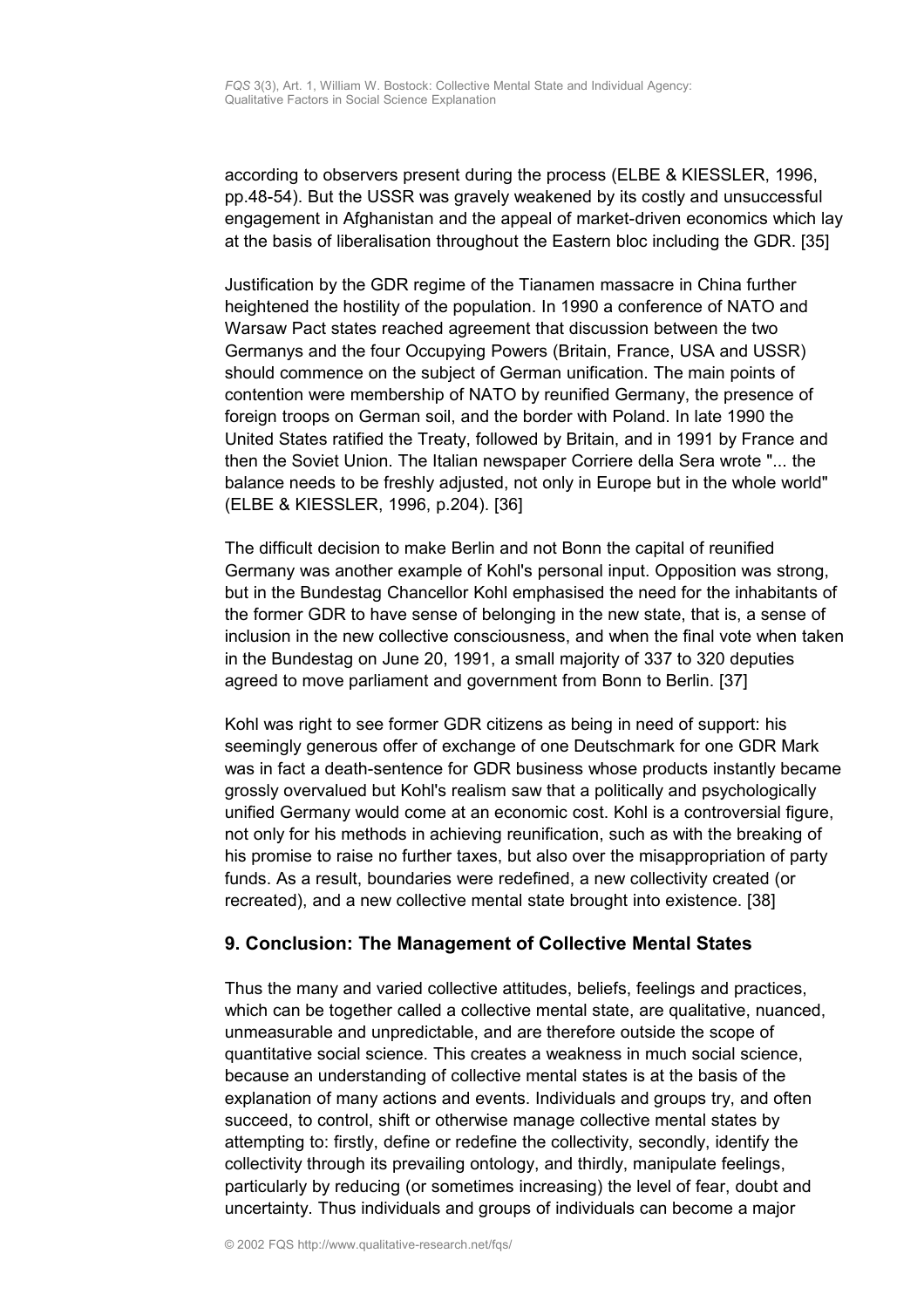agency of social and political change. Several examples of this factor at work, both of which were unpredicted by governments, government agencies and mainstream academia, were the ending of minority rule in South Africa and the reunification of Germany. It is in analysing the relationship between collective mental state and individual and group agency, and by asserting the omnipresence of a resultant unmeasurable, unpredictable, qualitative factor, that qualitative social science has an important role to play. Assessing whether a collective mental state is calmed or disturbed is a major task for research into order and conflict, and one that can only be approached qualitatively. [39]

### <span id="page-9-1"></span>**Acknowledgement**

The author would like to thank two anonymous *FQS* reviewers for their helpful comments.

### <span id="page-9-0"></span>**References**

Abercrombie, Nicholas; Hill, Stephen & Turner, Bryan S. (1988). *The Penguin Dictionary of Sociology* (2nd edition). London, New York, Ringwood, Toronto, Auckland: Penguin.

Black History Month (2002). *Biography, Josephine Baker*. Available at: [http://www.galegroup.com/free\\_resources/bhm/bio/baker\\_j.htm.](http://www.galegroup.com/free_resources/bhm/bio/baker_j.htm)

Borkenau, Franz (1981). *End and Beginning, On the Generations of Cultures and the Origins of the West* (edited and introduced by Richard Lowenthal). New York: Columbia University Press.

Breton, Roland (1997). Le droit á la langue: vers le droit des gens, par delá les droits de l'homme. In Synak, Brunon & Tomasz Wicherkiewicz (Eds.), *Language Minorities and Minority Languages in the Changing Europe.* Proceedings of the 6th International Conference on Minority Languages, Gdansk, 1-5 July, 1996 (pp.37-50). Gdansk: Wydawnictowo Uniwersytetu Gdanskiego.

Burns, James MacGregor (1978). *Leadership.* New York: Harper and Row.

Cawte, John E. (1973). A Sick Society. In George E. Kearney, Philip R. de Lacey, & Graham R. Davidson (Eds.), *The Psychology of Aboriginal Australians* (pp.365-379). Sydney, New York, London, Toronto: J. Wiley and Sons.

Collier, Judith A.B.; Longmore, J. Murray & Harvey, J.H. (1991). *Oxford Handbook of Clinical Specialties* (3rd edition). Oxford, New York, Tokyo: Oxford University Press.

Dollard, John (1939). *Frustrations and Aggressions.* With Neal E. Miller, Leonard .W. Doob, O.H. Mowrer & Robert R. Sears, in collaboration with Clellan S. Ford, Carl Iver Hovland, Richard T. Sollenberger. New Haven: Pub. for the Institute of Human Relations by Yale University Press.

Durkheim, Emile (1964). *The Rules of Sociological Method.* New York: Free Press and London: Collier-Macmillan.

Elbe, Frank & Kiessler, Richard E. (1996). *A Round Table With Sharp Corners, The Diplomatic Path to German Unity.* Baden-Baden: Nomos Verlagsgesellschaft.

Erikson, Erik H. (1968). Identity, Psychosocial. In David R. Sills (Ed.), *Encyclopedia of the Social Sciences* (pp.61-65). New York, Macmillan and Free Press.

Etzioni, Amitai (1968). *The Active Society, A Theory of Societal and Political Processes,* London: Collier-Macmillan and New York: Free Press.

Freud, Sigmund (1955). Beyond the Pleasure Principle, Group Psychology and Other Works. In *Standard Edition*, XVIII (1920-1922). London, Hogarth.

Giliomee, Hermann B. (1997). Surrender Without Defeat: Afrikaners and the South African "Miracle". *Daedalus, 126*(2), 113-134.

Greenwood, Susan F. (1990). Emile Durkheim and C.G. Jung: structuring a transpersonal sociology of religion. *Journal for the Scientific Study of Religion, 29*(4), Author's Abstract, 482.

Gurr, Ted Robert (1970). *Why Men Rebel.* Princeton: Princeton University Press.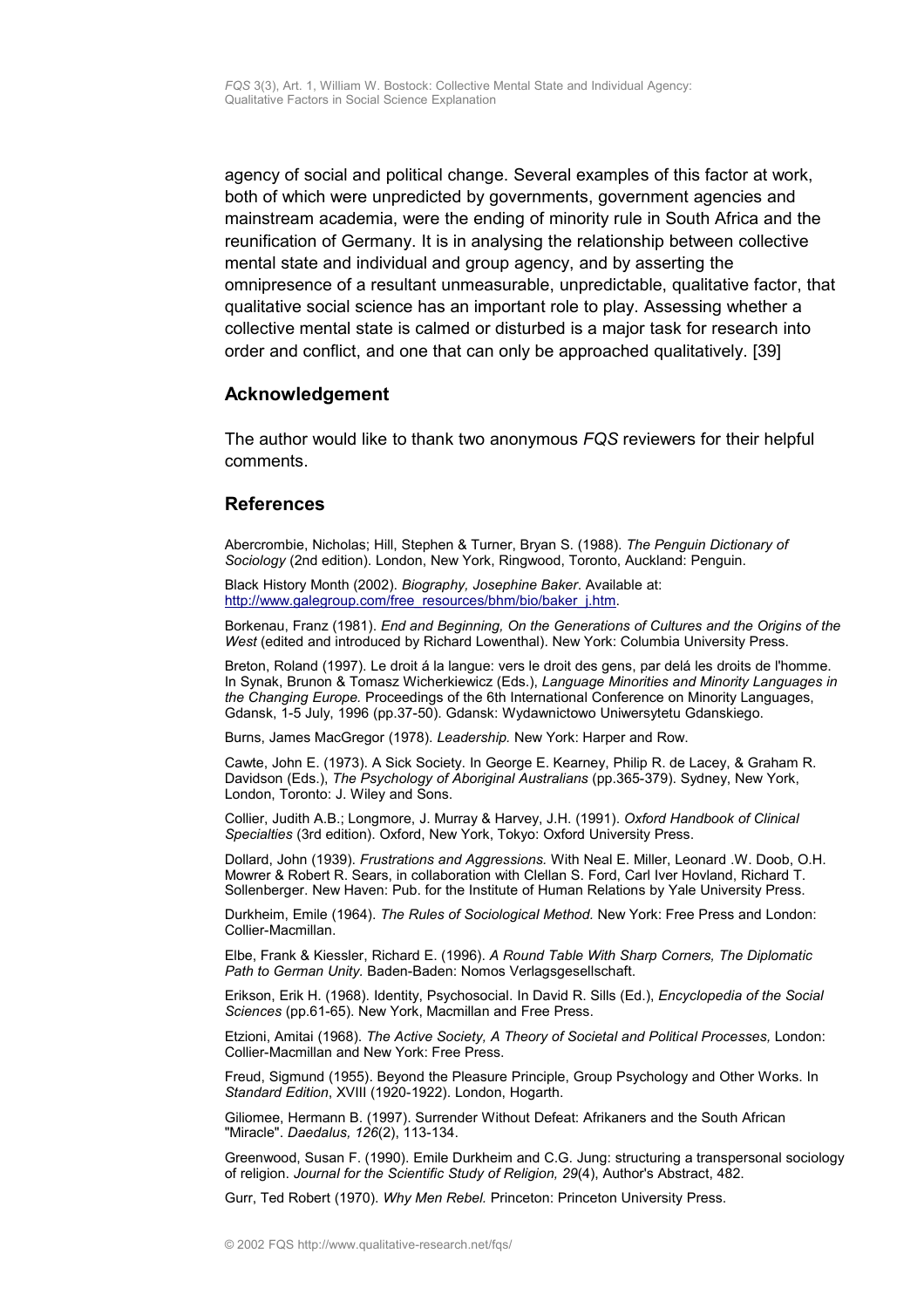Harff, Barbara (1995). Rescuing endangered peoples: missed opportunities. *Social Research, 62*(1), 23-41.

Howard, Michael (1983). *The Causes of War and Other Essays.* London, Boston, Sydney: Counterpoint.

Jaffrey, Zia (1998). Desmond Tutu (Interview). *The Progressive,* 62(2),18-22.

Kiev, Ari (1973). Psychiatric Disorders in Minority Groups. In Peter Watson (Ed.), *Psychology and Race* (pp.416-431). Chicago: Aldine.

Kis, Danilo (1996). On Nationalism. *Performing Arts Journal*, *53*(18.2) 13-16. Available at: [http://muse.jhu.edu/journals/performing\\_arts\\_journal/v018/18.2kis.html.](http://muse.jhu.edu/journals/performing_arts_journal/v018/18.2kis.html)

Kymlicka, Will (1995). *Multicultural Citizenship, a Liberal Theory of Minority Rights.* Oxford: Clarendon Press.

Lake, David A & Rothchild, Donald (1996). Containing Fear: The Management of Transnational Ethnic Conflict. *International Security*, *21*(2), 41-75.

Le Bon, Gustav (1960). *The Mind of the Crowd.* New York: Viking. (First Published 1895)

Lorenz, Konrad (1966). *On Aggression.* New York: Harcourt Brace and World.

McLean, Daryl (1999). Neocolonizing the Mind? Emergent trends in language policy for South African education. *International Journal of the Sociology of Language, 136*, 7-26.

Mental Health Research Institute (1999). *Schizophrenia.* Available at: http://www.mhri.edu.au?mhri/ schizophrenia.html.

Munayyer, Spiro (1998). The fall of Lydda. *Journal of Palestine Studies*, *27*(4) 80-99.

Myers, Diane (1999). *Disaster Response and Recovery: a Handbook for Mental Health Professionals.* Menlo Park, AA: National Centre for Post-Traumatic stress Disorder. Available at: [http://www.empowermentzone.com/disaster.txt.](http://www.empowermentzone.com/disaster.txt)

Psycho-politics (2002). Available at: [http://www.scp.nl/users/dekker/pol-psych/RC29N3.PDF.](http://www.scp.nl/users/dekker/pol-psych/RC29N3.PDF)

Reber, Arthur S. (1995). *The Penguin Dictionary of Psychology* (2nd edition). London, New York, Ringwood, Toronto, Auckland: Penguin.

Robertson, David (1993). *The Penguin Dictionary of Politics.* London, New York, Ringwood, Toronto, Auckland: Penguin.

Robertson, Ian (1987). *Sociology* (3rd edition). New York: Worth.

Rocard, Michel (2000). *La dépression nerveuse collective*. Available at: http://www.sante.cc/stress/ articles/Rocard.html (broken link, Sept. 2002, FQS).

Safran, William (1994). Non-separatist Policies Regarding Ethnic Minorities: Positive Approaches and Ambiguous Consequences. *International Political Science Review. 15*(1), 61-79.

Scharf, Robert A. (2000). Why War? And other Burning Questions: An Invitation to Psychohistory [15 paragraphs]. *Forum Qualitative Sozialforschung / Forum: Qualitative Social Research*, *1*(1), Art. 11. Available at: [http://qualitative-research.net/fqs-texte/1-00/1-00scharf-e.htm.](http://www.qualitative-research.net/fqs-texte/1-00/1-00scharf-e.htm)

Shatan, Chaim F. (1976). Genocide and Bereavement. In Richard Arens (Ed., with epilog by Elie Wiesel), *Genocide in Paraguay* (pp.102-131)*.* Philadelphia: Temple University Press.

Smith, Anthony D. (1981). *The Ethnic Revival in the Modern World.* Cambridge, London, New York, New Rochelle, Melbourne, Sydney: Cambridge University Press.

*Tikkun* (1997). Born to Shop: America's Growing Emotional Depression. (Editorial*) 21*(1), 8-11.

Varvoglis, Mario P. (1997). Conceptual frameworks for the study of transpersonal consciousness. *World Futures, 48*, 105-114.

Voyer, John J.; Gould, Janet M. & Ford, David N. (1996). *Systemic Creation of Organizational Anxiety: An Empirical Study*. Available at: http://learning.mit.edu/res/wp/org\_anxiety.html (broken link, Sept. 2002, FQS).